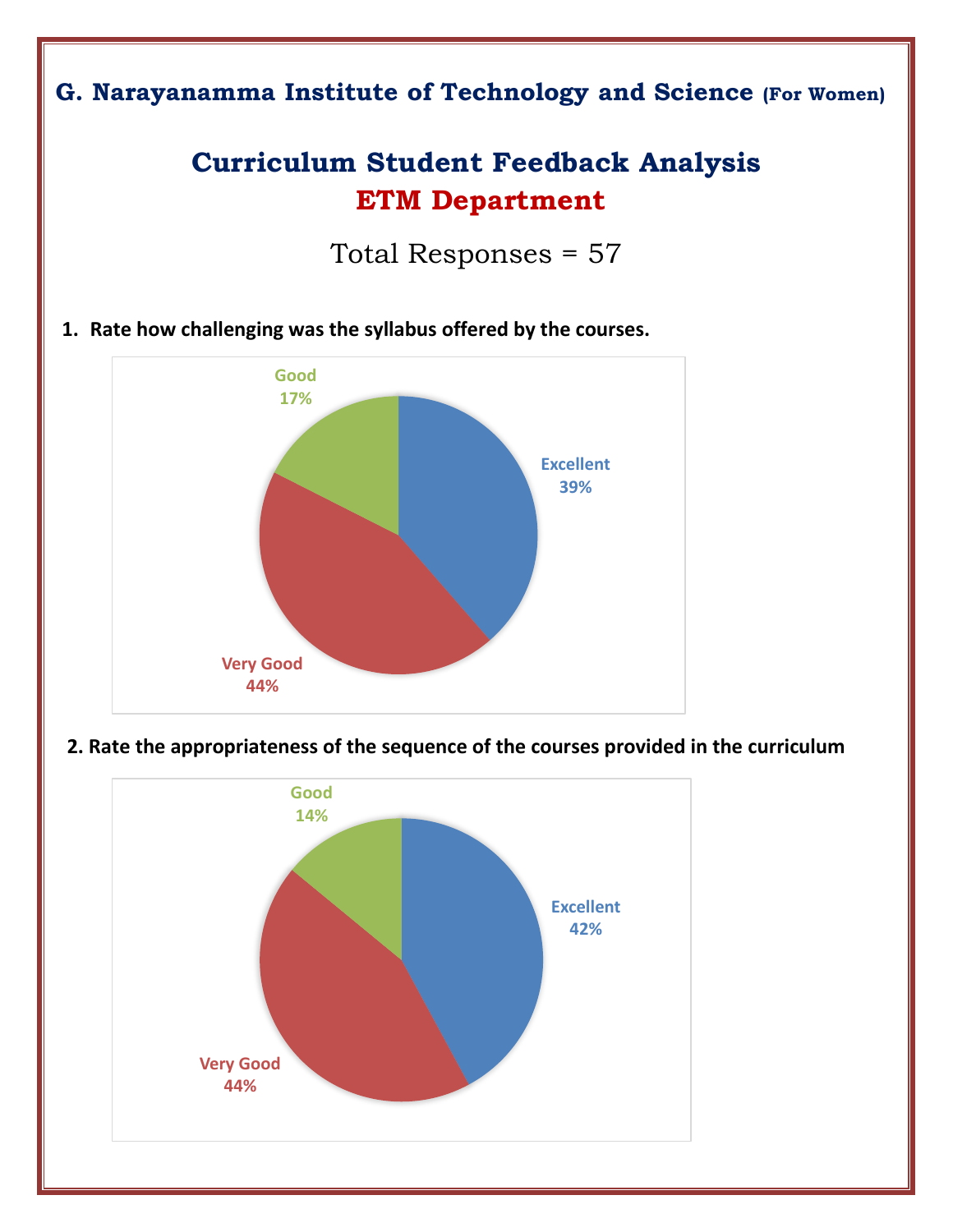**3. Rate the depth of the syllabus of the courses in relation to the competencies expected by industry/current global scenario**



### **4. Rate the sequence of the units/modules in the courses.**

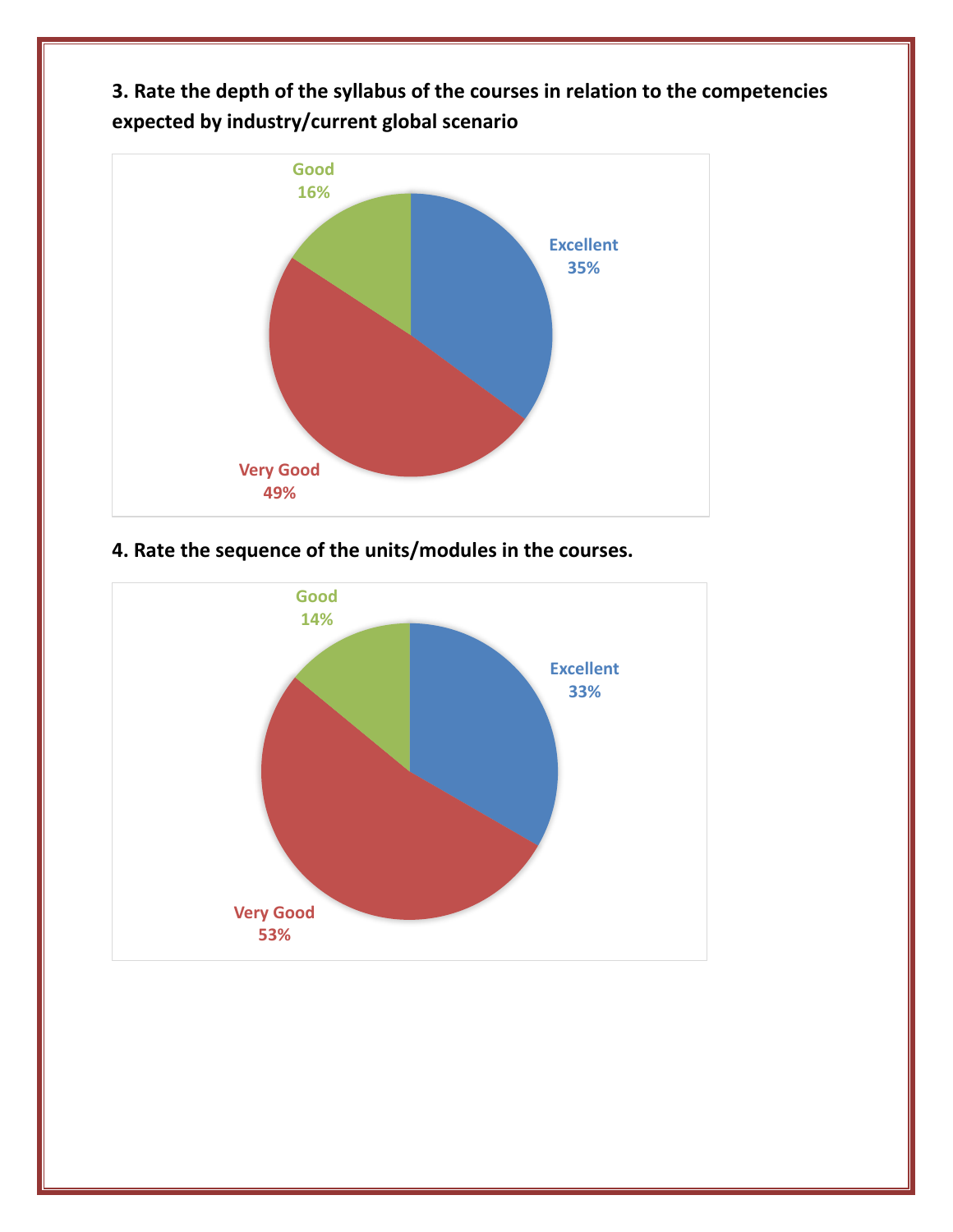**5. Rate the adequateness of the textbooks and reference books mentioned for the course.**



#### **6. Rate the offering of electives in relation to technology advancements.**

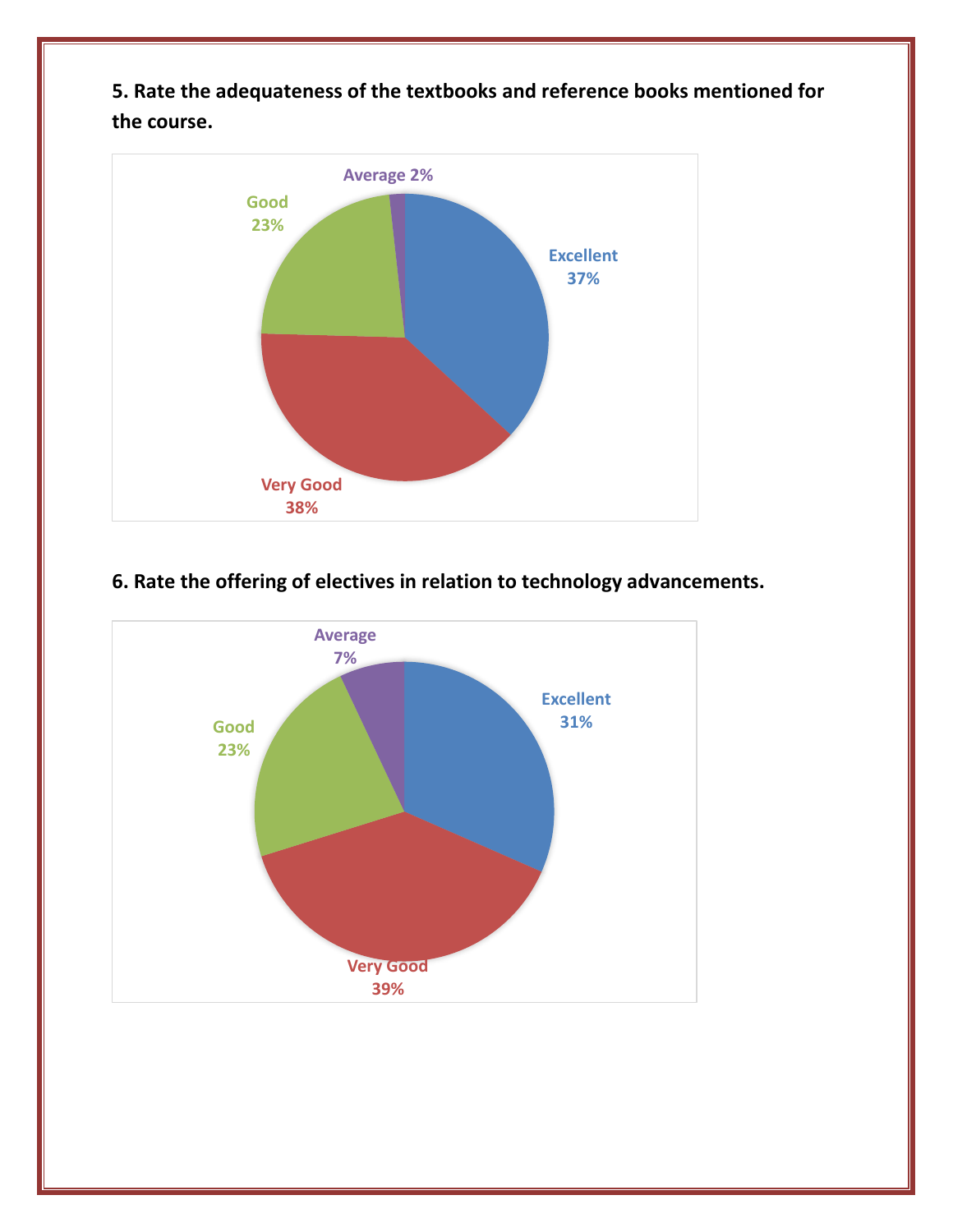

**7. Rate the design of the courses in terms of extra learning or self-learning.**

**8. Rate the flexibility in choosing the electives in relation to technology advancements.**